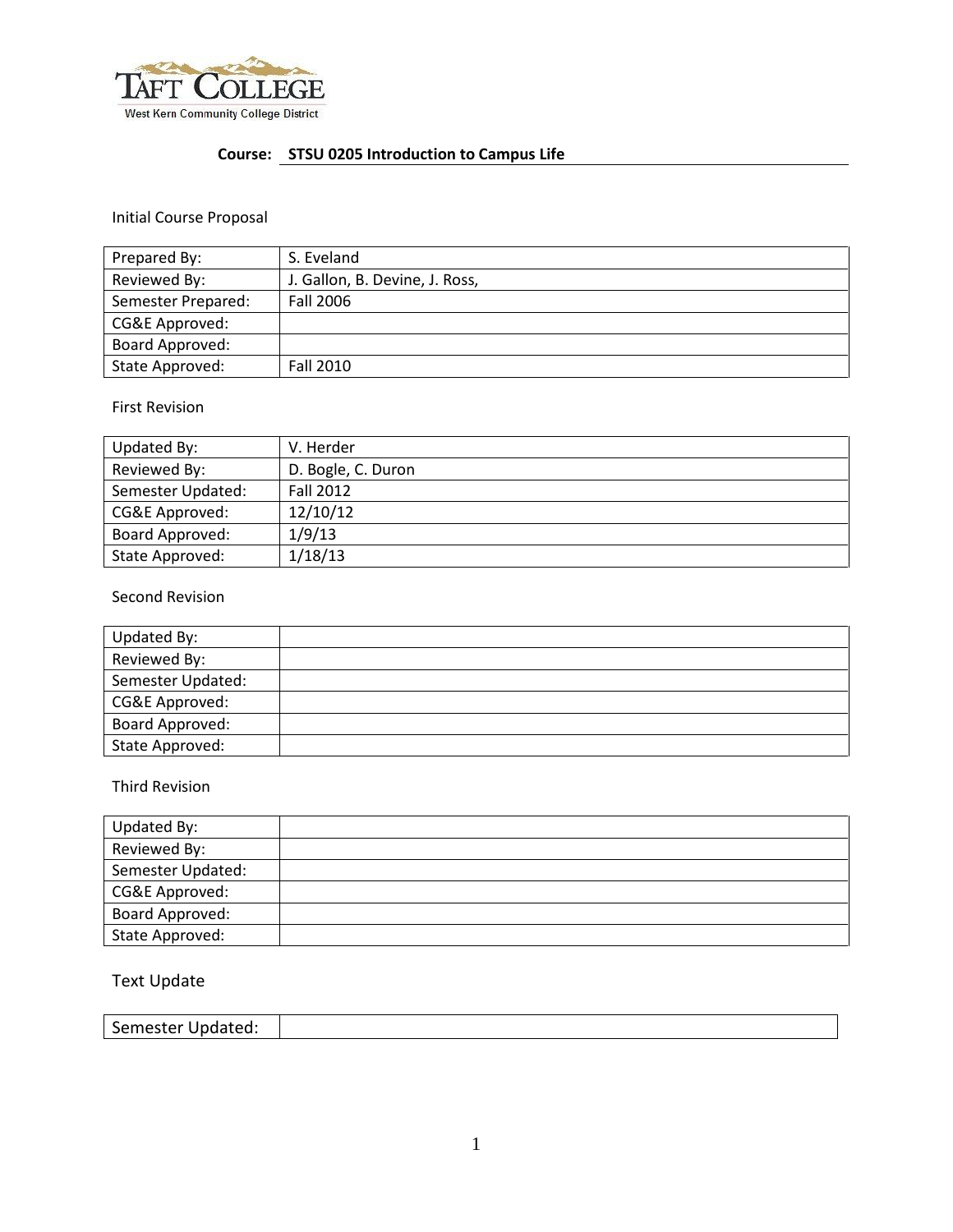

Student Success (STSU) 0205 Introduction to Campus Life (.5) [formerly Student Success 95ABCD]

Prerequisite: None

Total Hours: 8 hours lecture

Catalog Description: This course provides familiarization to students with the resources and programs available at Taft College and in the city of Taft. In addition to curricular activities and services, cocurricular activities are also discussed. This course is offered on a Pass/No Pass basis only.

Type of Class/Course: Non-degree applicable

Text: College map and Taft College catalog

Additional Instructional Materials: None

Course Objectives:

By the end of the course, a successful student will be able to**:**

- 1. Locate the different facilities throughout campus,
- 2. Explain services, accommodations and/or identify the location of programs available to them at Taft College, and
- 3. Discuss resources and services available throughout the City of Taft.

Course Scope and Content:

- Unit I Campus Facilities
	- A. Library
	- B. Tutoring and Supplemental Instruction
	- C. Cafeteria
	- D. Typing Labs
	- E. High Tech Center
	- F. Testing Center
	- G. Student Union

## Unit II Accommodations, Services and Programs

- A. Accommodations for Disabilities
	- 1. Notetaker
	-
	- 2. Interpreters<br>3. Mobility **Mobility**
	- 4. Extended time on tests
- B. On-Campus Services/Resources
	- 1. Library
		- 2. Tutoring
		- 3. Supplemental Instruction
- C. Off-Campus Services/Resources
- D. Programs